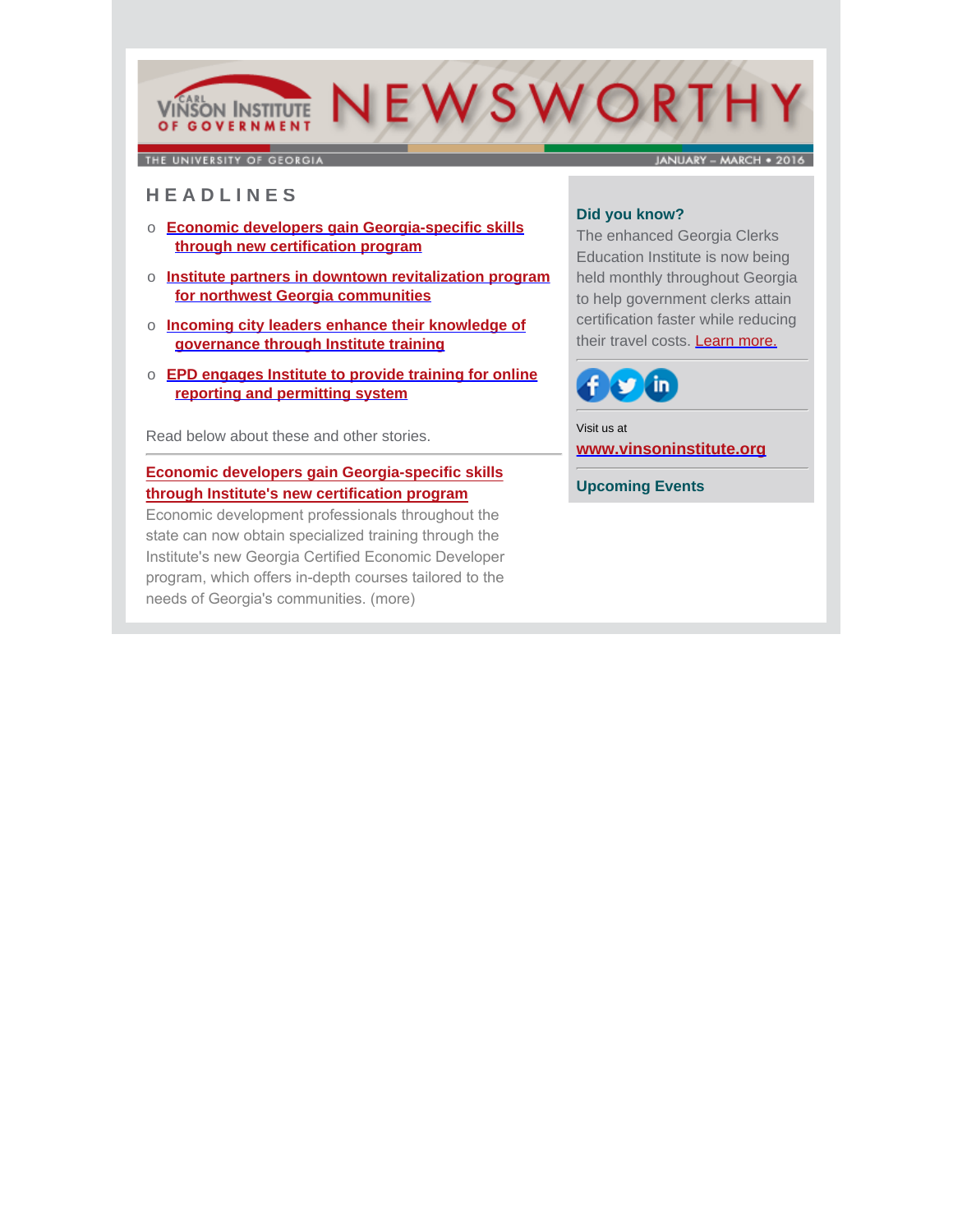## **[Institute partners in downtown revitalization program for](http://www.cviog.uga.edu/news/spotlights/031116-rossville.html) northwest Georgia communities**

UGA landscape architecture students are creating revitalization plans for a mill site in the city of Rossville through a regional economic development initiative the Institute is coordinating with the Lyndhurst Foundation, the College of Environment and Design, and others. [\(more\)](http://www.cviog.uga.edu/news/spotlights/031116-rossville.html)

#### **Incoming city leaders enhance their knowledge of governance through Institute training**

[Hundreds of new city council members and mayors gaine](http://www.cviog.uga.edu/news/spotlights/030316-newly-elected.html)d a deeper understanding of their roles and responsibilities through the Newly Elected Officials Institute, a two-day training program that the Institute of Government coordinates with the Georgia Municipal Association. [\(more\)](http://www.cviog.uga.edu/news/spotlights/030316-newly-elected.html)

#### **Georgia EPD engages Institute to provide training for online reporting and permitting system**

[The Institute is collaborating with the Georgia Environment](http://epd.georgia.gov/netdmr/)al Protection Division to greatly expand training available to public and private pollution control operators in a new electronic reporting and permitting system required by the US EPA. [\(more\)](http://epd.georgia.gov/netdmr/)

## **Local government finance officials earn certificates through Institute training program**

[Eighteen government officials from across Georgia recen](http://oudev.cviog.uga.edu/news/spotlights/021516-fmp.html)tly earned Local Finance Officer Certification through the Institute of Government's financial management training program, which features courses designed to enhance understanding of public finance topics. [\(more\)](http://oudev.cviog.uga.edu/news/spotlights/021516-fmp.html)

#### **Shanghai government leaders conclude long-term internships with Institute**

[Five senior government officials from Shanghai recently](http://www.archwaypartnership.uga.edu/reports/hart-reports/monthly-key-accomplishments-march-2016-6/) completed six-month internships through the Institute's International Center. The internship ended with a group visit to Hart County to learn about the Archway Partnership's economic development work there. [\(more\)](http://www.archwaypartnership.uga.edu/reports/hart-reports/monthly-key-accomplishments-march-2016-6/)

## **[Georgia Downtown Association conference features](http://www.cviog.uga.edu/news/spotlights/032916-gda.html) courses led by Institute faculty and staff**

Hundreds of urban development professionals attended critical training programs the Institute led during the Georgia **ACCG Annual Conference: April** 29–May 2 **GLGPA Spring Conference: June** 7–10 **GMA Annual Convention: June** 24–28

#### **Newsworthy Notable**



**[Fei Zhang](http://www.cviog.uga.edu/about-us/faculty-staff/fei-zhang.html)** International Center Program **Coordinator** 

Fei manages orientation, logistics, translation and more for delegations of Chinese officials who come to UGA for training and internships, and he also serves as a primary coordinator for Georgia instructors and leaders who travel to China on training missions or with leadership delegations. He has played a leading role in developing the Institute's China program and assuring that visitors and travelers have educational and rewarding experiences. Fei received the Staff Award for Excellence this year from UGA Vice President for Public Service and Outreach Jennifer Frum.

Our Partners in Training: